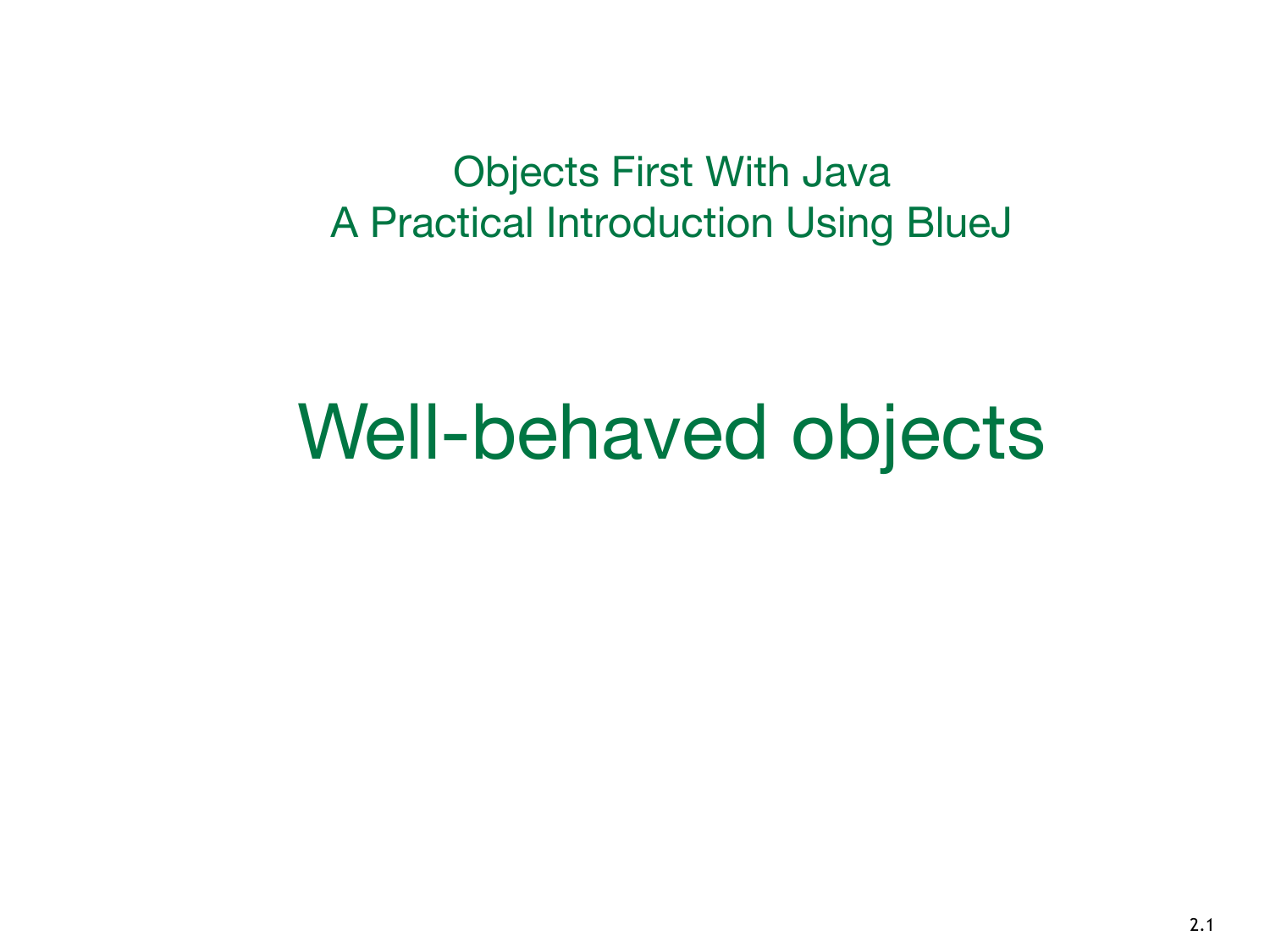## Main concepts to be covered

- Testing
- Debugging
- Test automation
- Writing for maintainability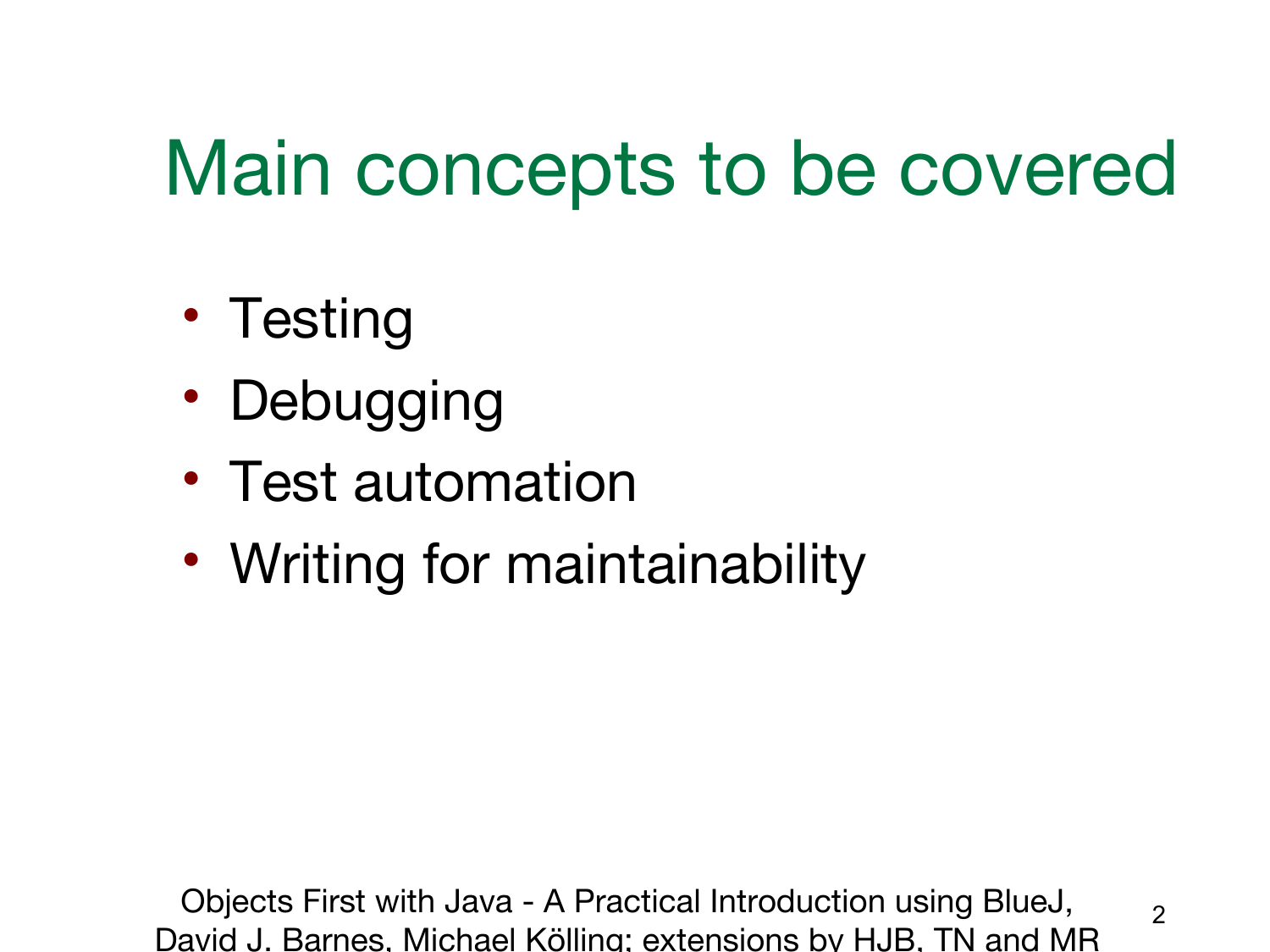### We have to deal with errors

- Early errors are usually *syntax errors*.
	- Syntax errors are grammar faults.
	- The compiler will spot these.
- Later errors are often *logic/semantic errors*.
	- The compiler cannot help with these.
	- Also known as **bugs**.
- Some logical errors have no immediately obvious manifestation.
	- Commercial software is rarely free of errors.
	- Formal proofs of correctness or code verifications are a tough job – but important!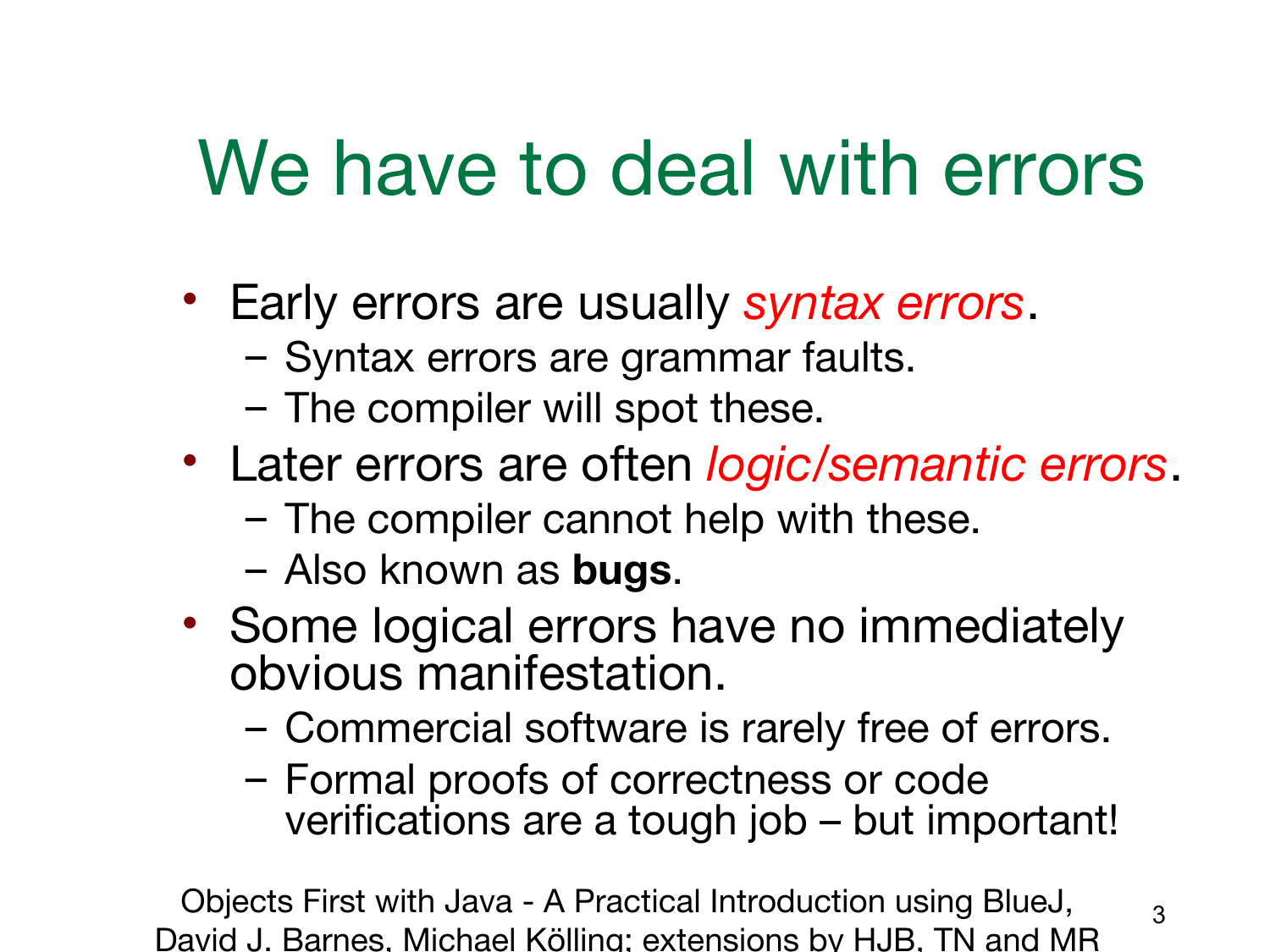Prevention vs. Detection (Developer vs. Maintainer)

- We can lessen the likelihood of errors.
	- Use software engineering techniques, such as  $encapsulation \rightarrow avoid errors!$
- We can improve the chances of detection.
	- Use software engineering practices, such as modularization and documentation  $\rightarrow$  detect errors!
- We can develop detection skills.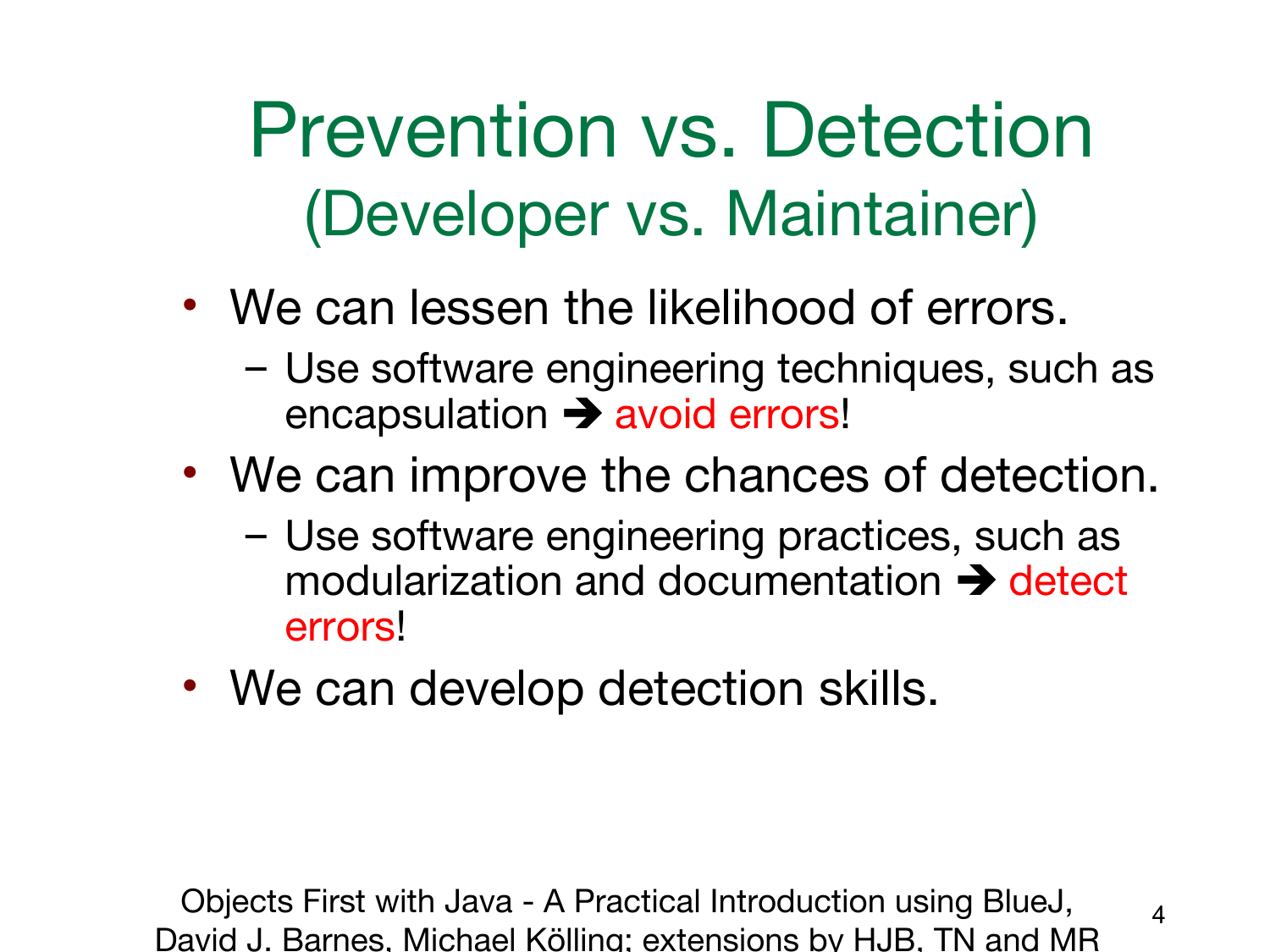# Testing and debugging

- These are crucial skills.
- Testing searches for the presence of errors (in your own as well as in others' programs).
- Debugging searches for the source and location of errors.
	- The manifestation of an error may well occur some 'distance' from its source.
	- Another aspect of concern: side effects.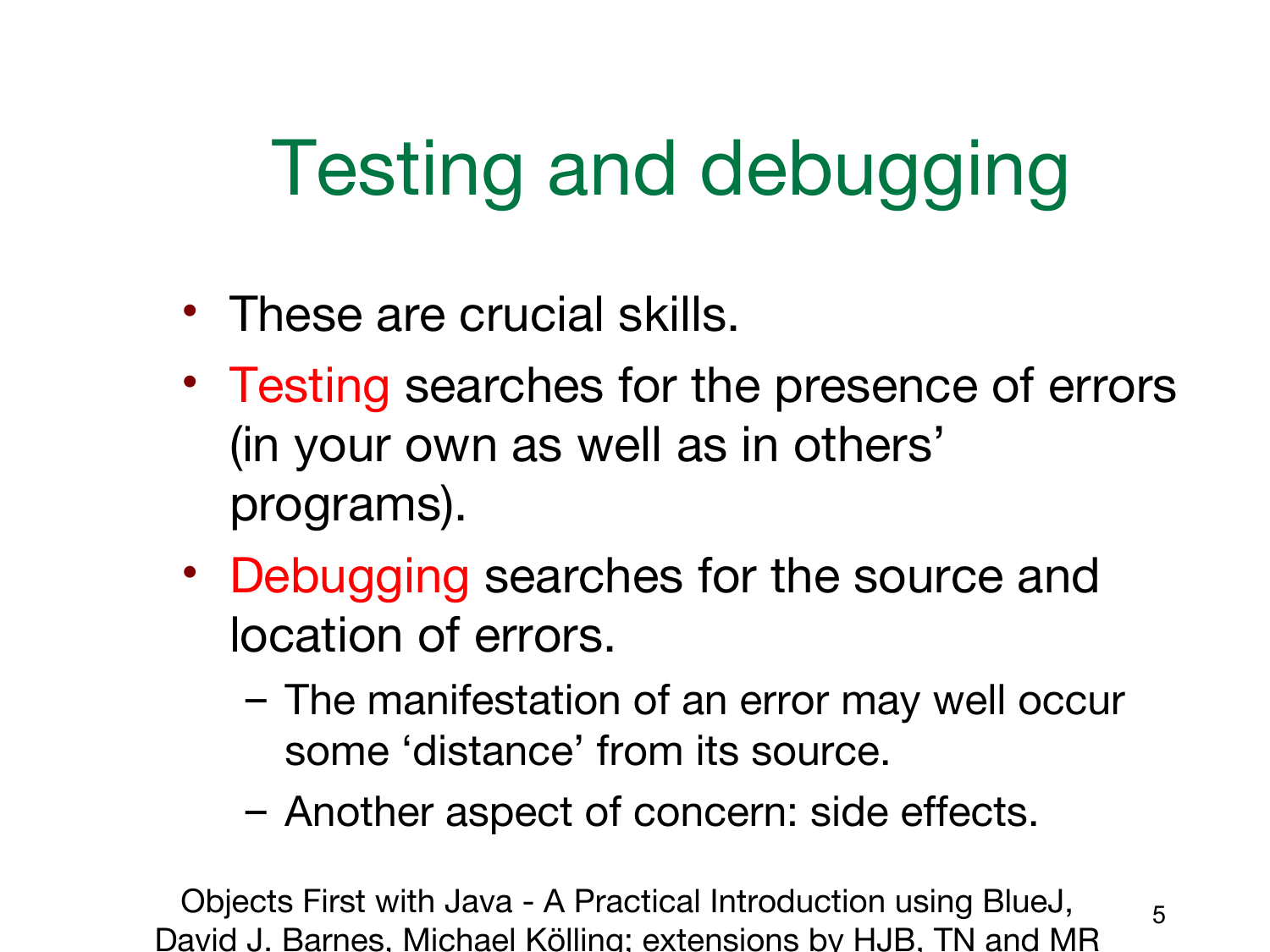# Testing and debugging techniques

- Unit testing (within BlueJ/Eclipse/...)
- Test automation

- Manual walkthroughs
- Print statements
- Debuggers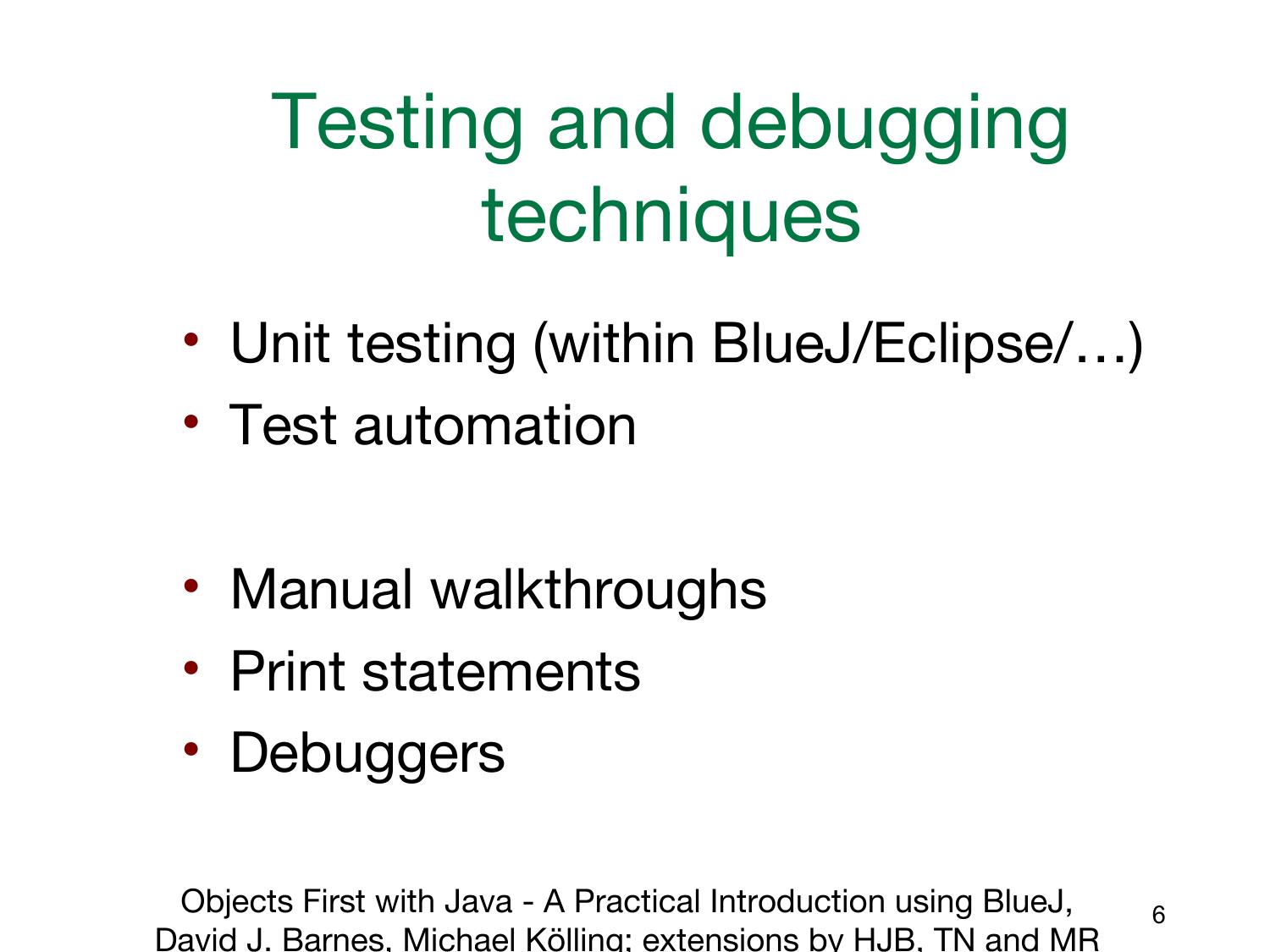# Unit testing

- Each unit of an application may be tested individually (in contrast to application testing).
	- Units in this context: methods, classes, packages.
- Unit testing can (should) be done early during development.
	- Finding and fixing errors early lowers development costs (e.g. programmer time).
	- A (relevant/realistic) test suite is built up.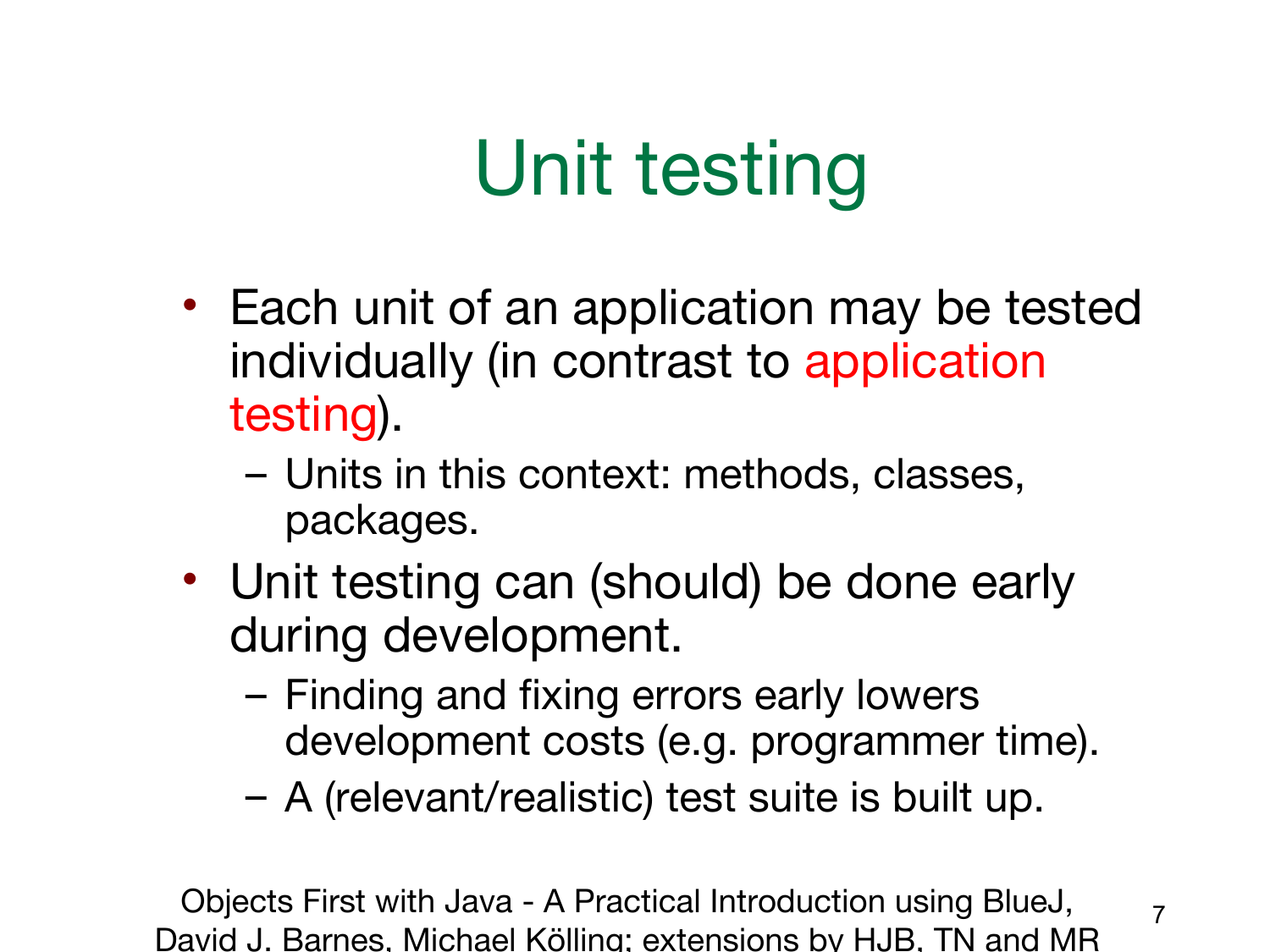# Testing fundamentals

- Understand what the unit should do its *contract*.
	- You will be looking for violations.
	- Use positive tests (what should work well) and negative tests (what should go wrong).
- Test and check *boundaries* or *extreme cases*.
	- Zero, One, Full.
		- Search an empty collection.
		- Add to a full collection.
		- Assign zero.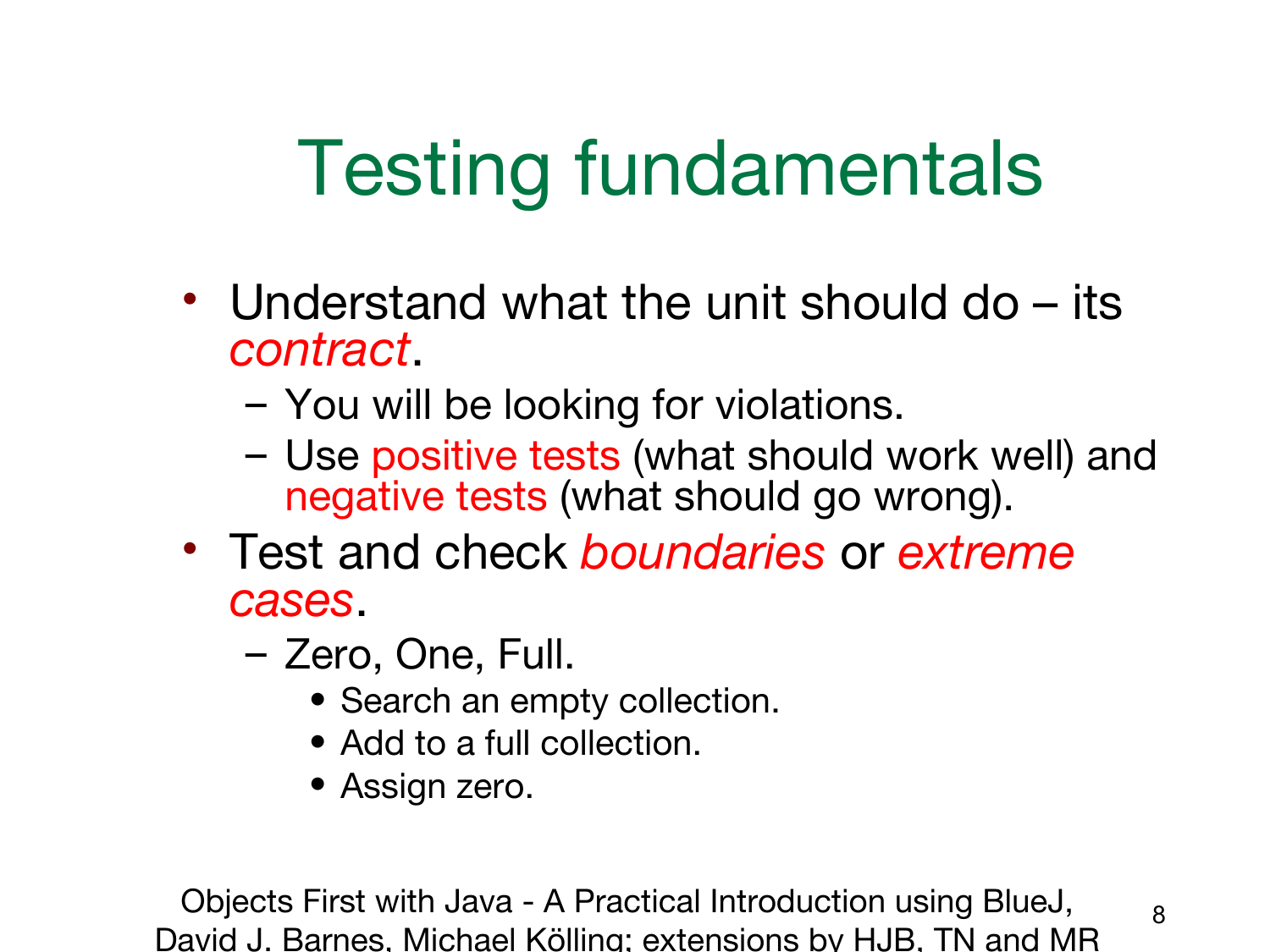### Test automation

- Good testing is a creative process, but ...
- ... thorough testing is time consuming and repetitive.
- *Regression testing* involves re-running tests.
	- Corrections may introduce new errors.
	- Hence: re-start the tests done so far.
- Use of a *test rig* or *test harness* can relieve some of the burden.
	- Special classes are written just to perform the testing.

9

– Creativity focused in creating these.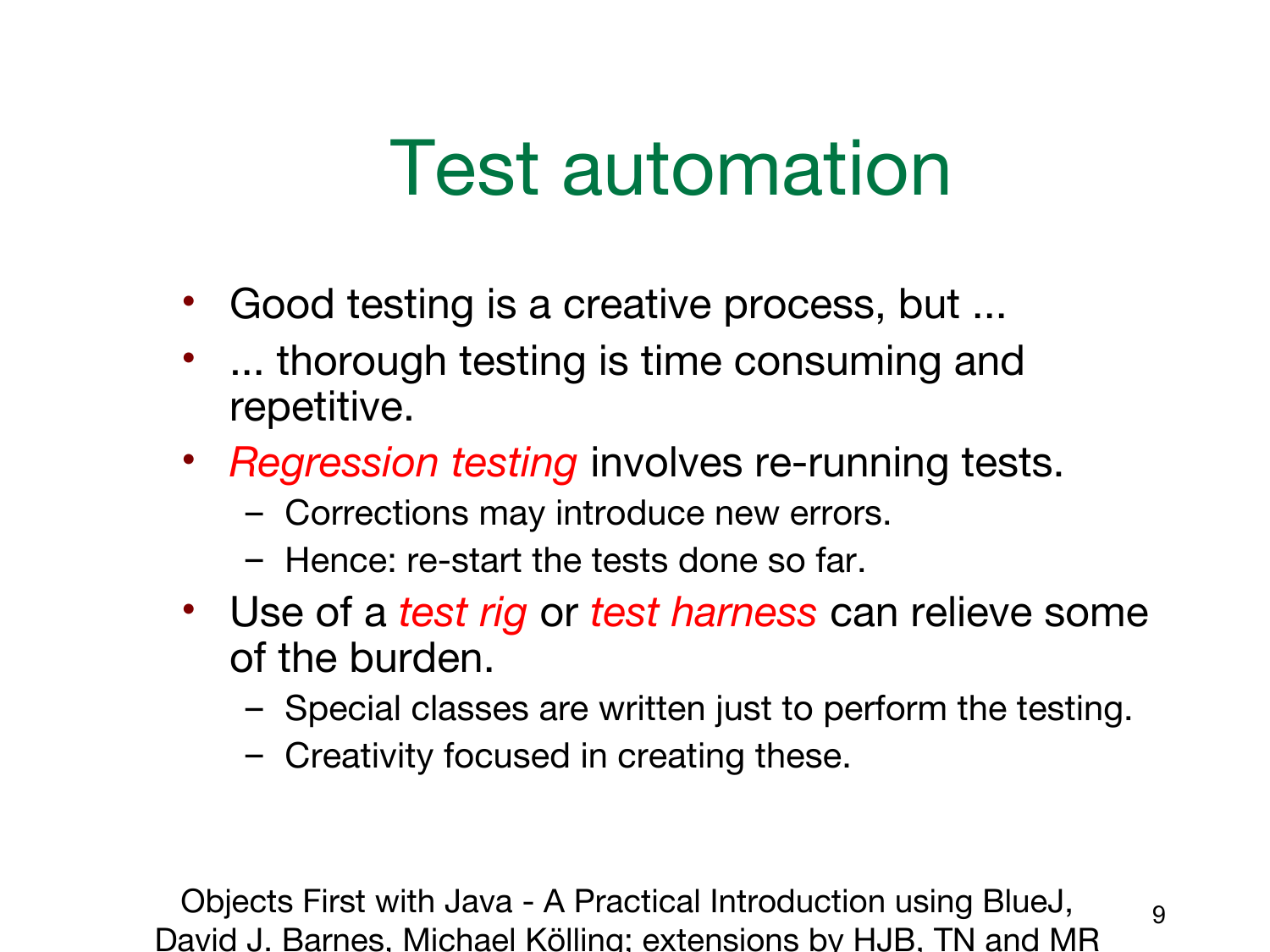## Test automation

- Explore through the *diary-testing* project.
	- Human analysis of the results still required (check the printed results of the test rig).
- Explore fuller automation through the *diary-test-junit* projects.
	- Intervention only required if a failure is reported.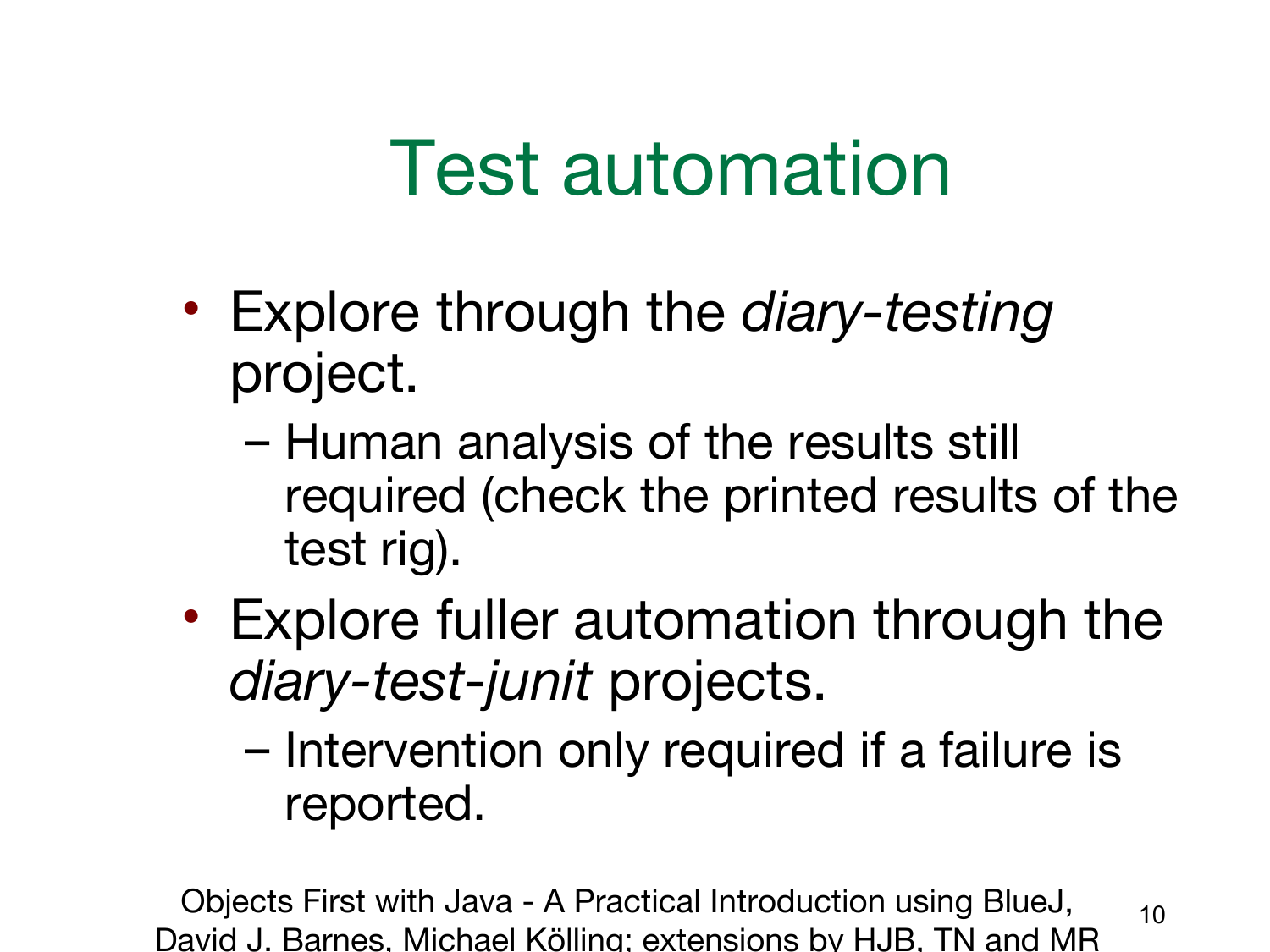## Modularization and interfaces

- Applications often consist of different modules.
	- E.g. so that different teams can work on them.
- The *interface* between modules must be clearly specified.
	- Supports independent concurrent development.
	- Increases the likelihood of successful integration later.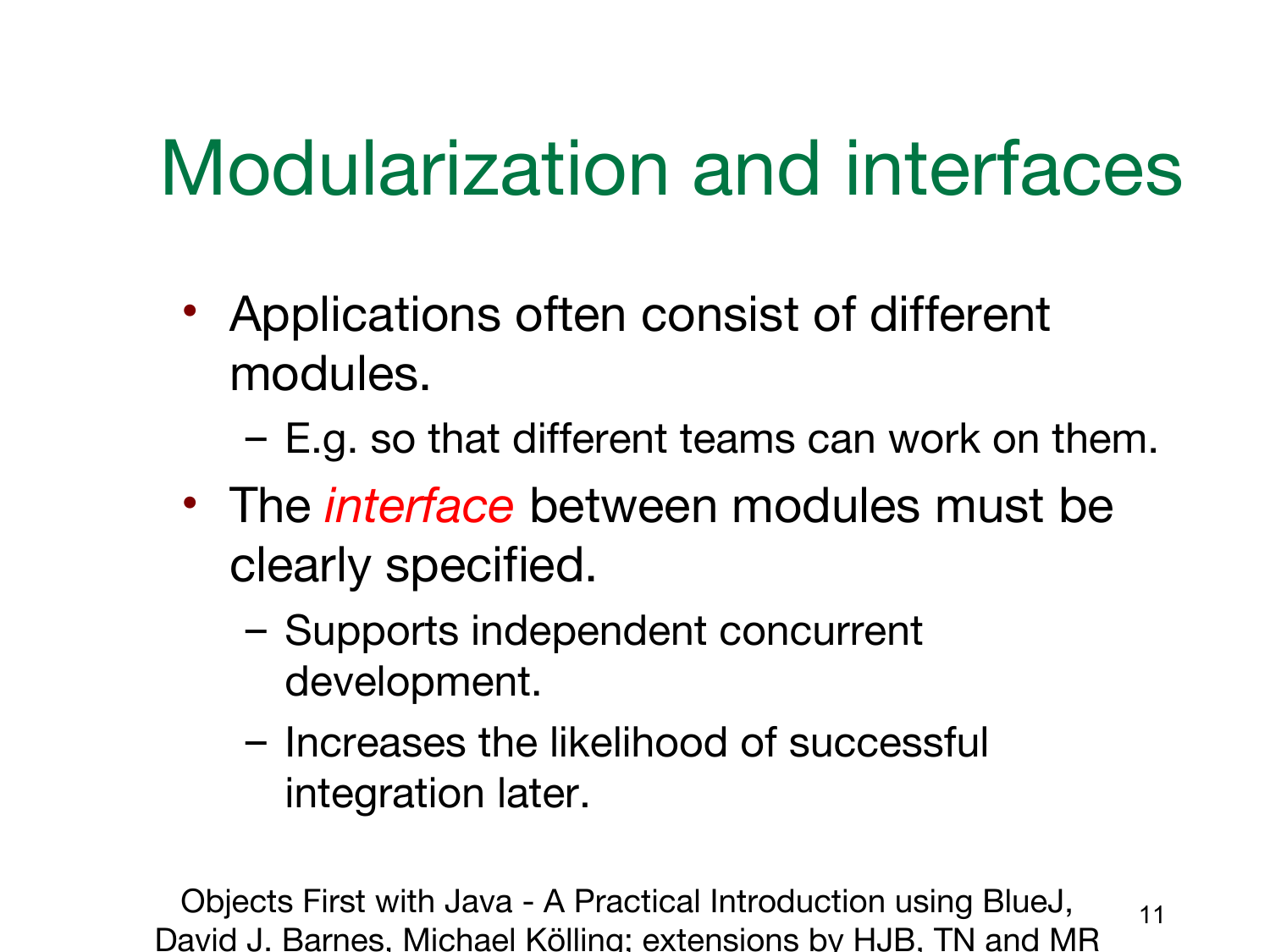### Modularization in a calculator



- Each module does not need to know implementation details of the other.
	- User controls could be a GUI or a hardware device.
	- Logic could be hardware or software.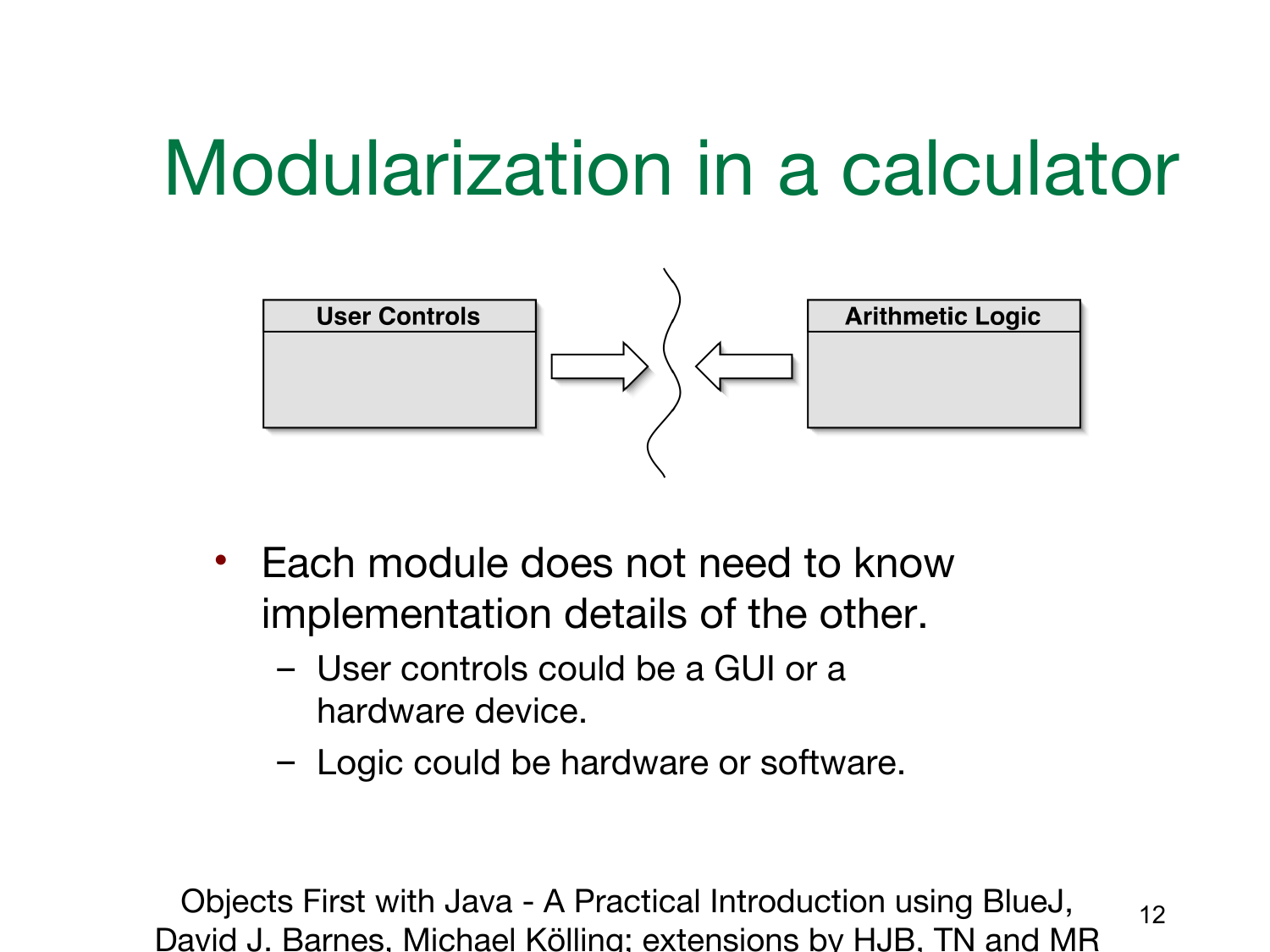## Method signatures as an interface

**// Return the value to be displayed. public int getDisplayValue();**

**// Call when a digit button is pressed. public void numberPressed(int number);**

**// Call when the plus operator is pressed. public void plus();**

**// Call when the minus operator is pressed. public void minus();**

**// Call to complete a calculation. public void equals();**

**// Call to reset the calculator. public void clear();**

|             | My Calculator | $ \Box$ $\times$ |   |   |  |
|-------------|---------------|------------------|---|---|--|
|             | þ             |                  |   |   |  |
|             | 7             | 8                | 9 | C |  |
|             | 4             | 5                | 6 |   |  |
|             |               | $\overline{2}$   | 3 |   |  |
|             | $\bf{0}$      |                  |   |   |  |
| Version 1.0 |               |                  |   |   |  |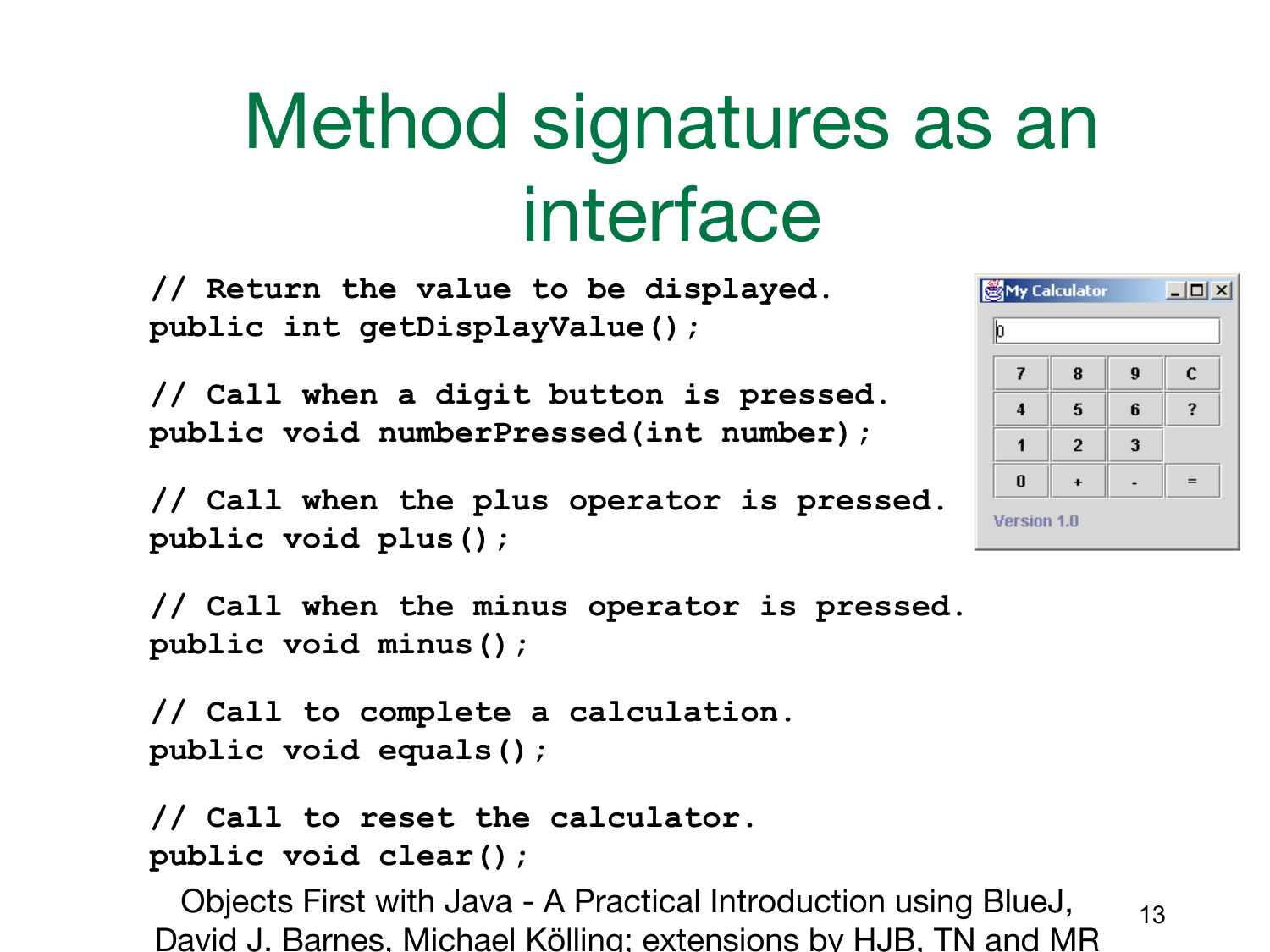# **Debugging**

- It is important to develop codereading skills.
	- Debugging will often be performed on others' code.
	- Learning to program means learning to *write* and to *read* programs – try some code reading!
- Techniques and tools exist to support the debugging process.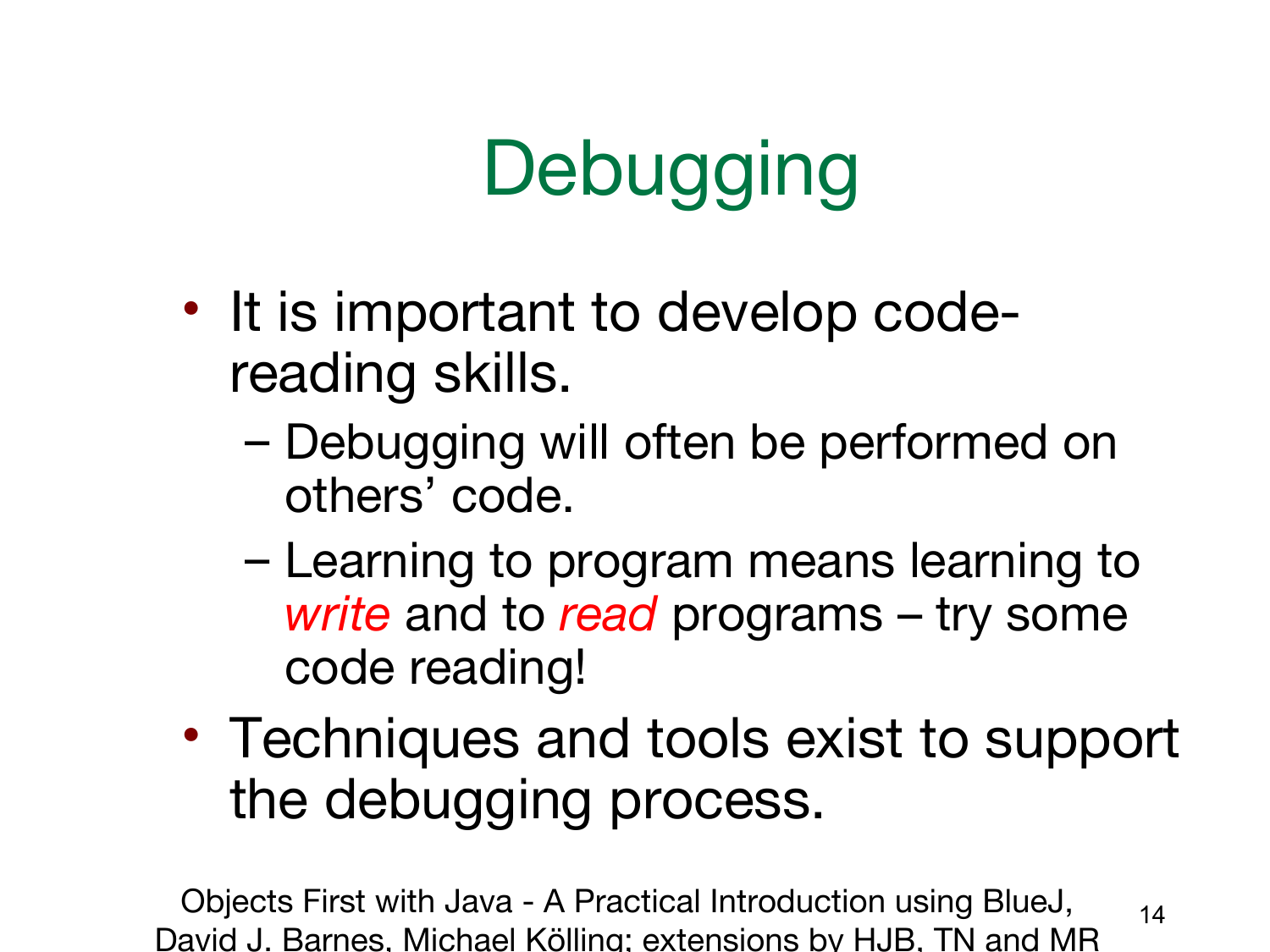## Commenting and style

- Give comments to
	- Classes (purpose, author, version, …)
	- Methods (purpose, return type, parameters, …)
- Blocking structure/layout supports visual understanding:
	- aaaa aaaa bbbb bbbb cccc cccc dddd dddd
- Expressive naming but not

TheVariableExpressingTemperature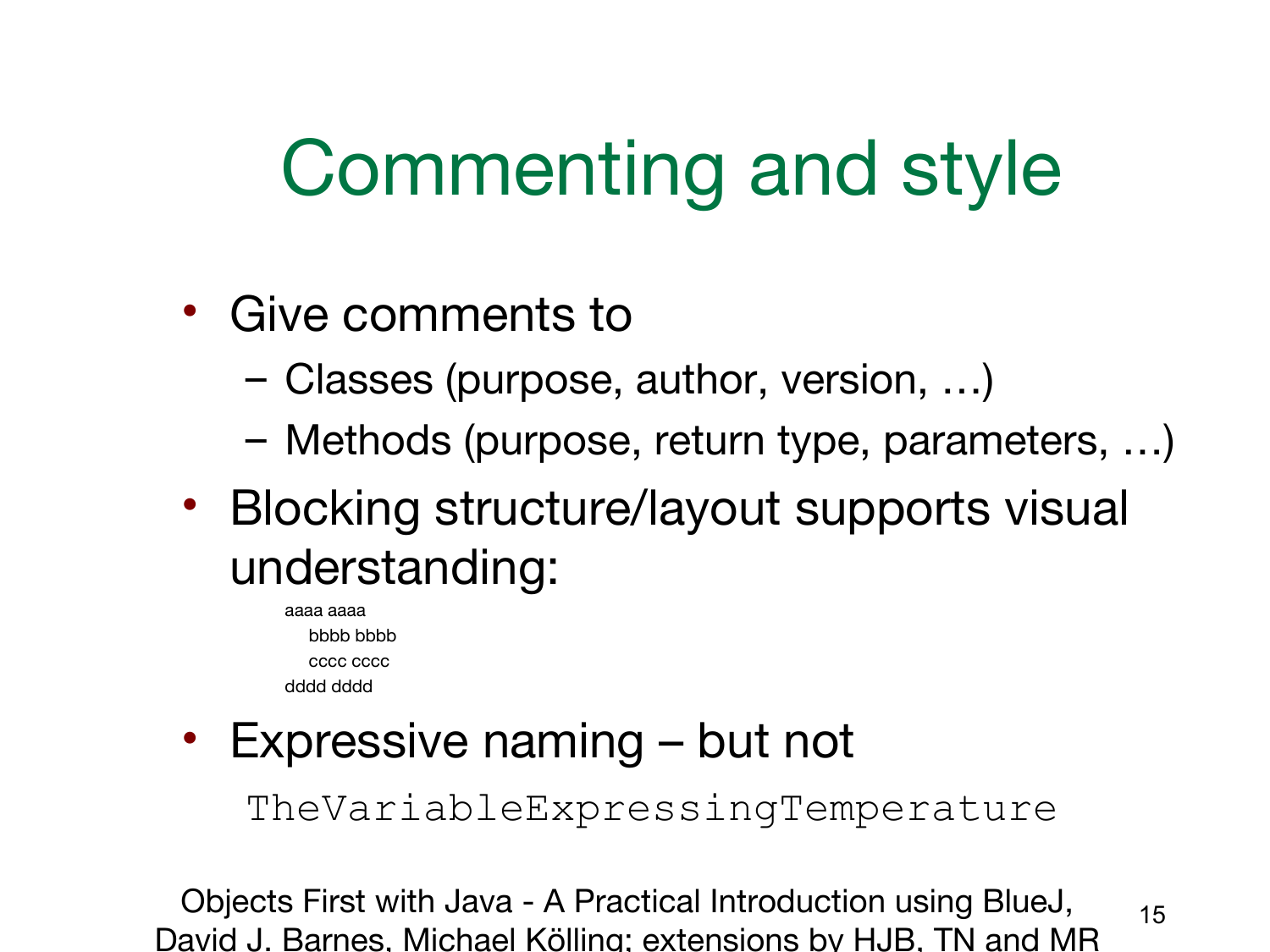### Manual walkthroughs

- Relatively underused.
	- A low-tech approach.
	- More powerful than appreciated.
- Get away from the computer!
- 'Run' a program by hand.
- High-level (Step) or low-level (Step into) views.

Objects First with Java - A Practical Introduction using BlueJ, David J. Barnes, Michael Kölling; extensions by HJB, TN and MR

16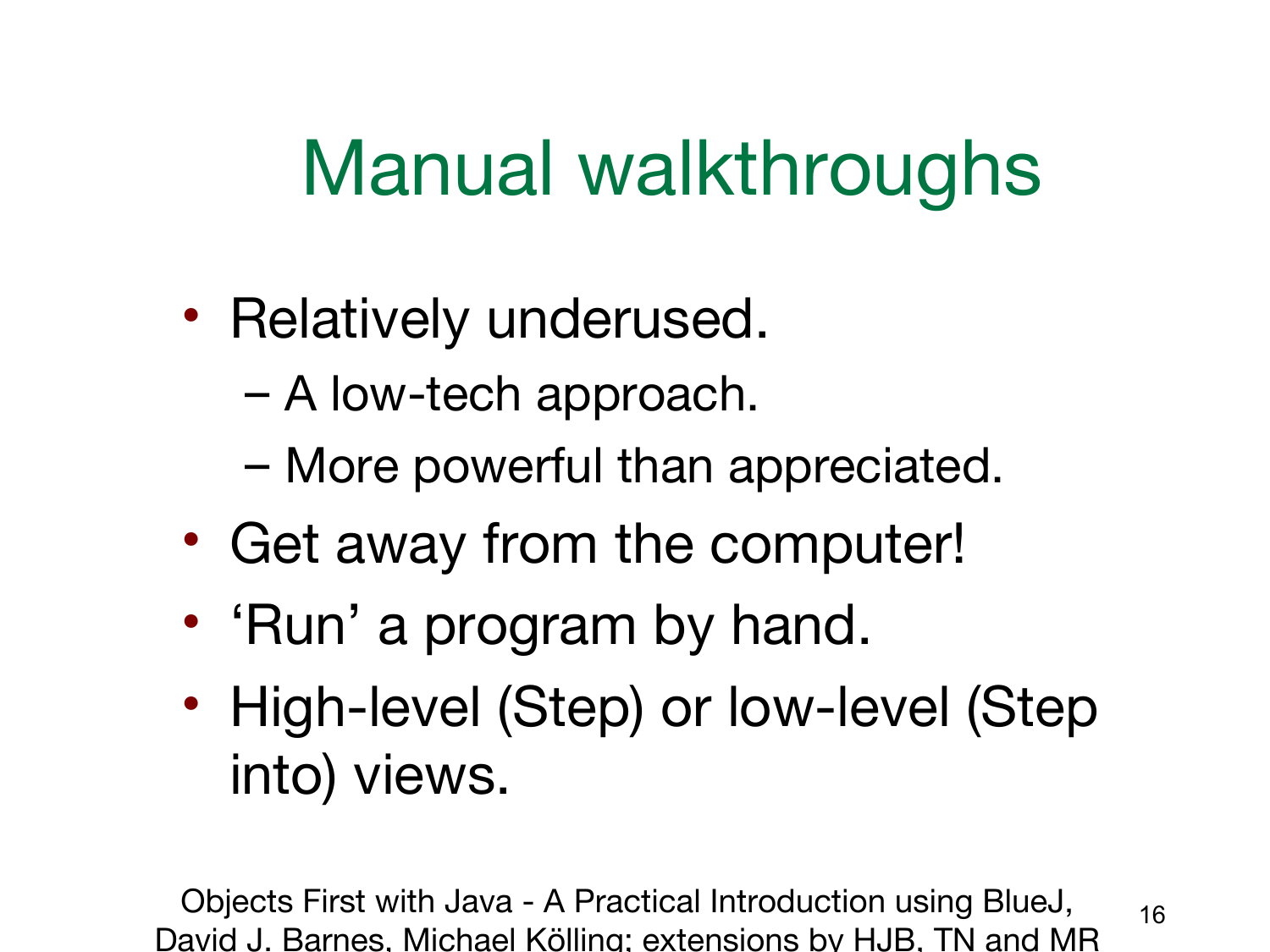## Tabulating object state

- An object's behaviour is usually determined by its state.
- Incorrect behaviour is often the result of an incorrect state.
- Tabulate the values of all fields.
- Document state changes after each method call.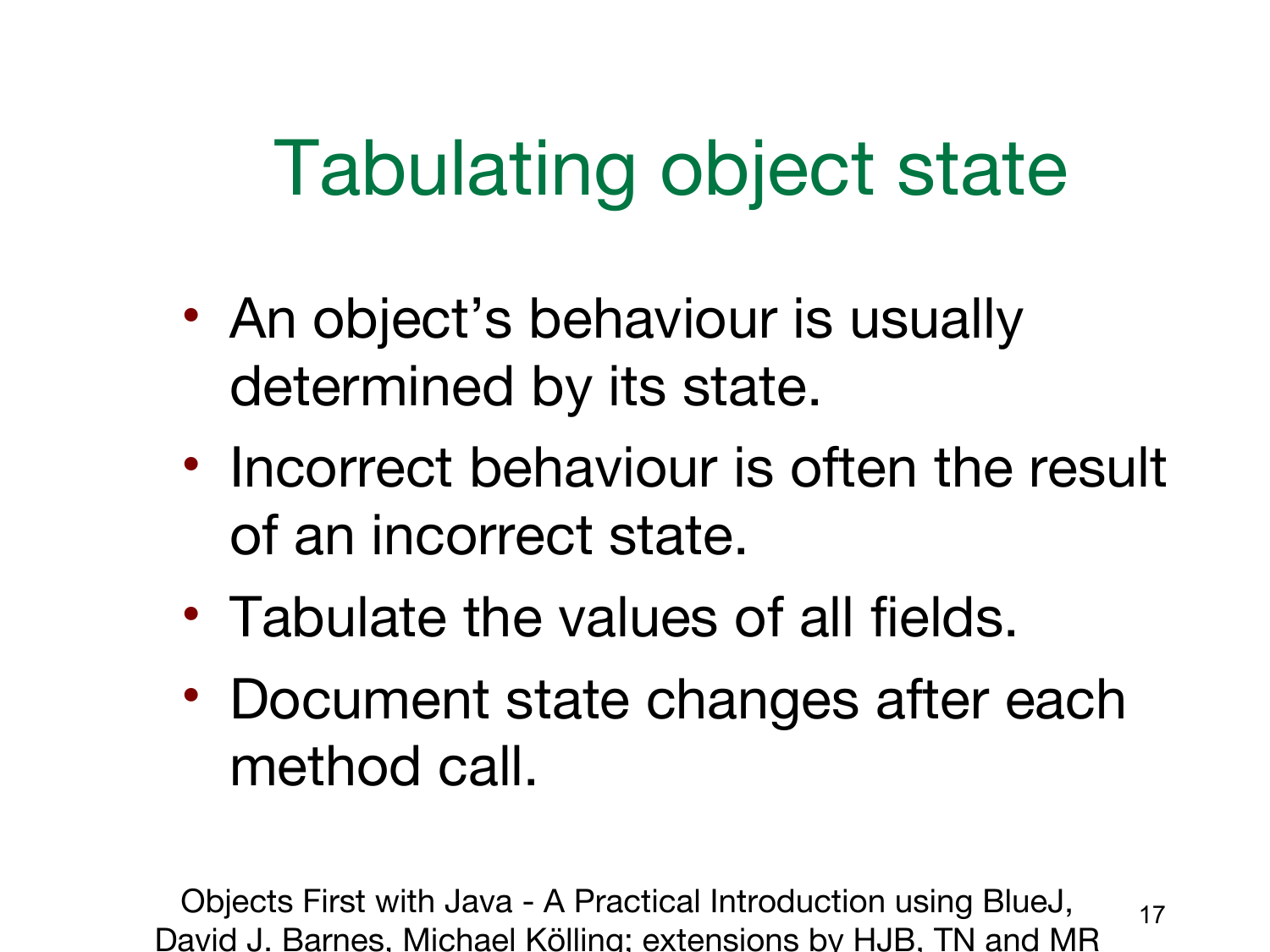### Verbal walkthroughs

- Explain to someone else what the code is doing.
	- They might spot the error for you.
	- The process of explaining might help you to spot it for yourself.

18

• Group-based processes exist for conducting formal walkthroughs or *inspections*.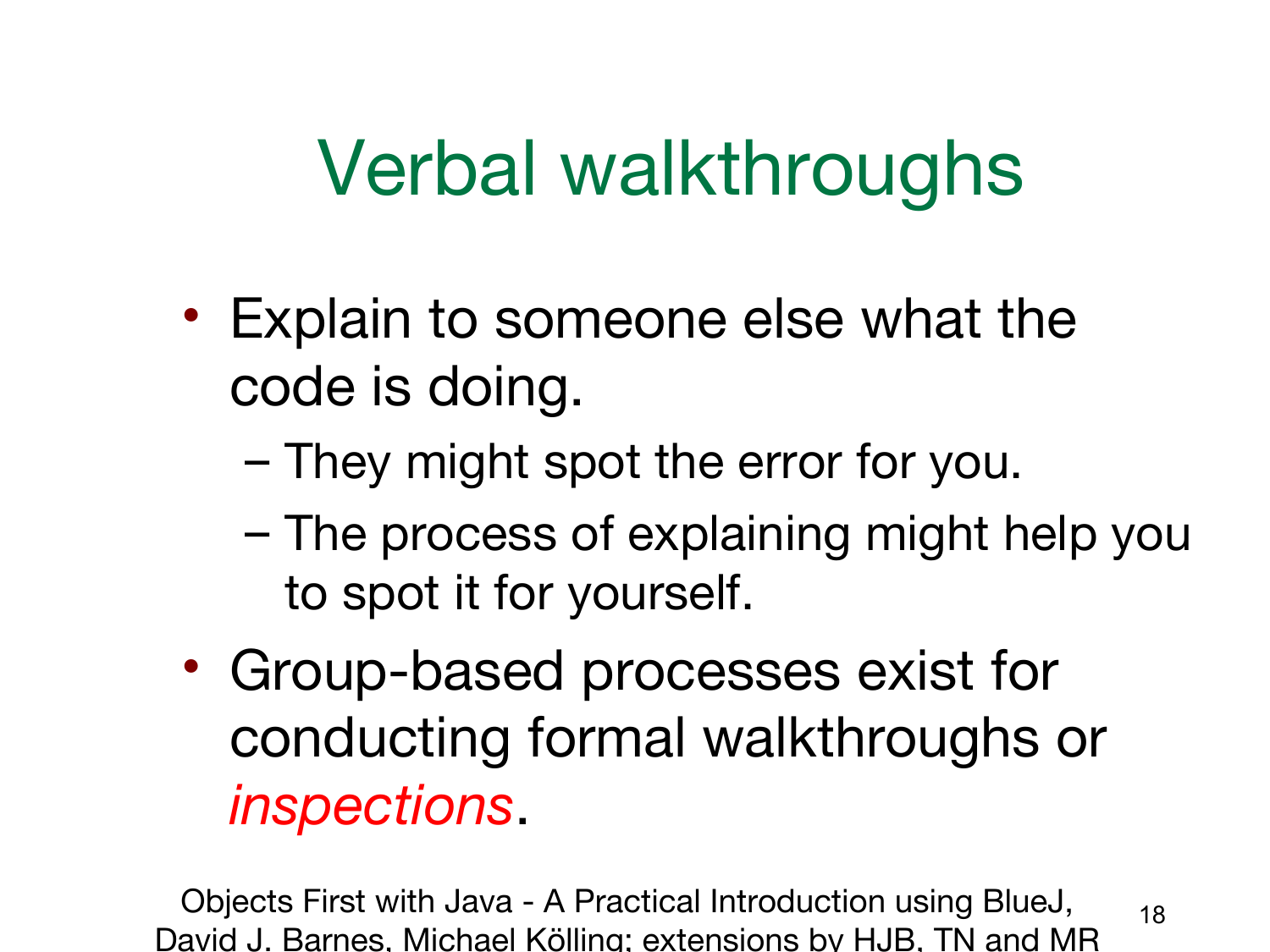### Print statements

- The most popular technique even among experts.
- No special tools required.
- All programming languages support them.
- Only effective if the right methods are documented.
- Output may be voluminous!
- Turning off and on requires forethought.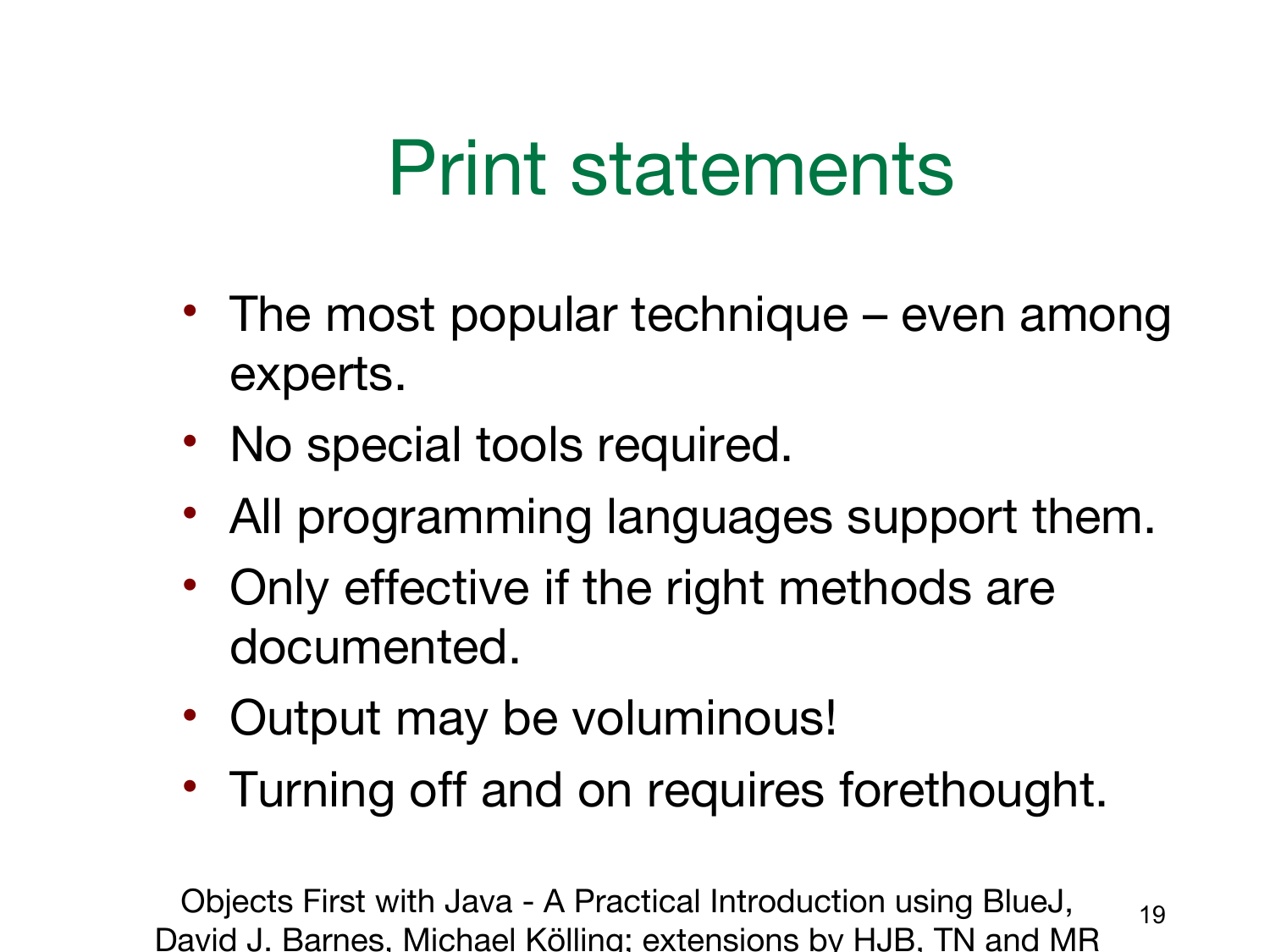### Print statements

- Typical information provided:
	- which methods have been called
	- the values of parameters
	- the order in which methods have been called
	- the values of local variables and fields at strategic points
- Use it to locate an error, then create an automated test for it!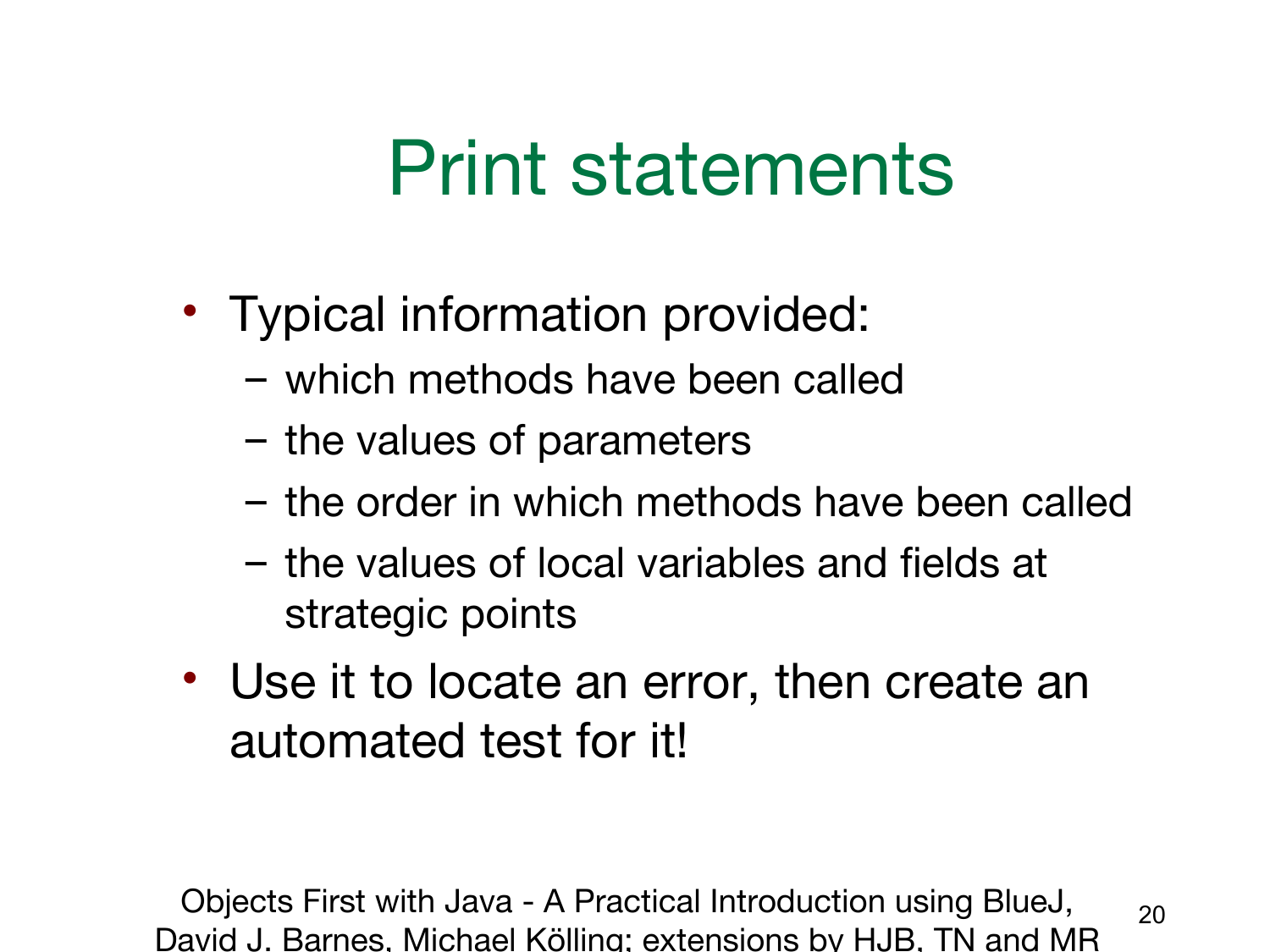# **Debuggers**

- Debuggers are both language- and environment-specific.
	- BlueJ has an integrated debugger (demo).
	- Eclipse has an integrated debugger (demo).
- Support breakpoints.
- Step and Step-into controlled execution.
- Call sequence (stack).
- Object state.
- (Explore through the *calculator-engine*).

Objects First with Java - A Practical Introduction using BlueJ, David J. Barnes, Michael Kölling; extensions by HJB, TN and MR

21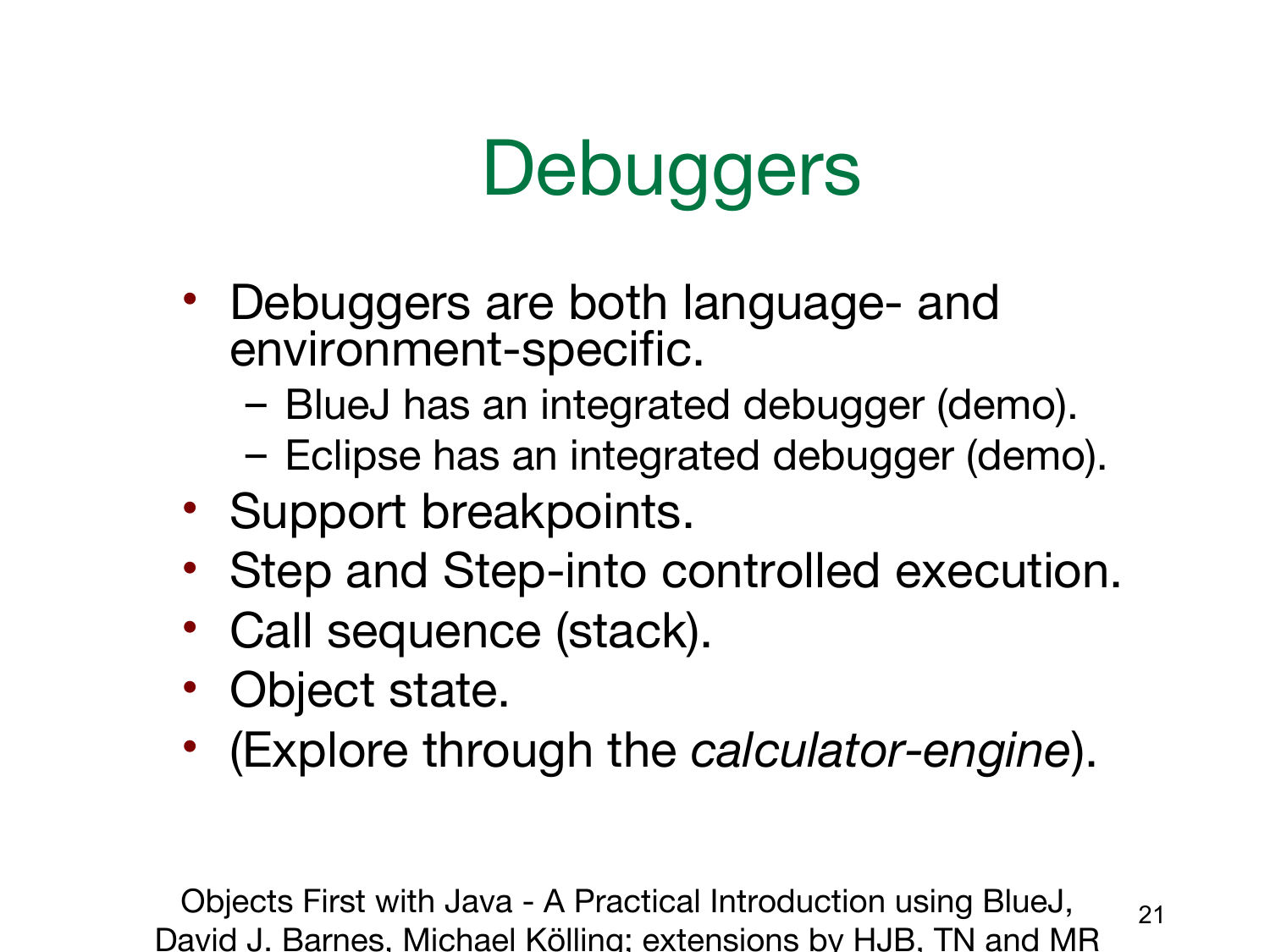### Choosing a test strategy

- Be aware of the available strategies.
- Choose strategies appropriate to the point of development.
- Automate whenever possible.
	- Reduces tedium.
	- Reduces human error.
	- Makes (re)testing more likely.